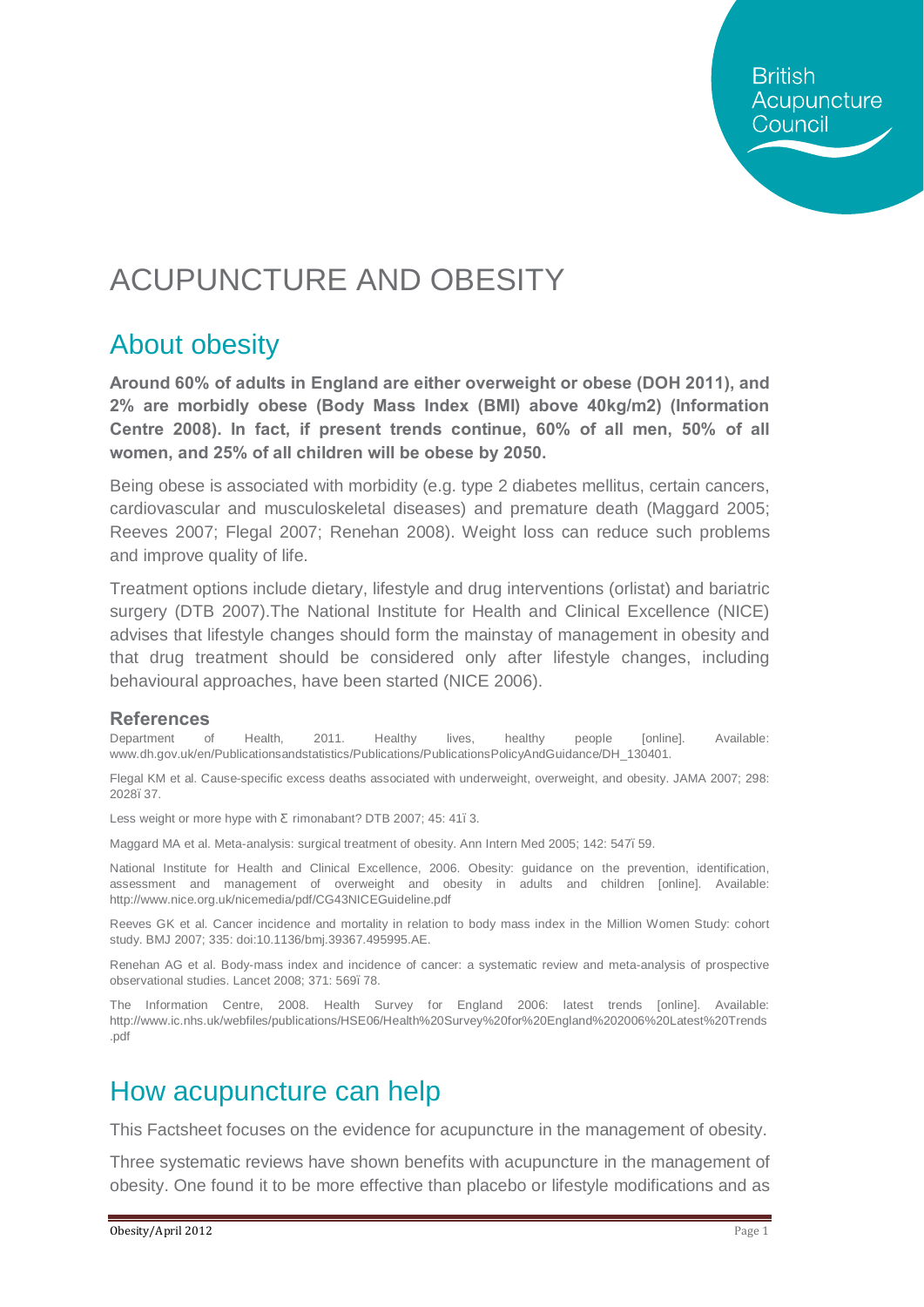effective as medication, but with fewer side effects (Sui 2012). Another found it to be safe and effective in the treatment of obesity and possibly more effective than medication (Lui 2009). The third concluded that acupuncture was effective for the treatment of obesity (Cho 2009). These results are promising but not conclusive, as many of the component trials have been of poor quality. Given the scale of the problem, and the shortcomings of conventional treatment options for obesity, an investment in large, high quality acupuncture trials would be welcome.

Randomised controlled trials published recently have also shown benefits with acupuncture in patients with obesity. In simple obesity, acupuncture has been found to reduce BMI more than placebo (Tong 2011), to provide increased weight loss when added to weight loss programmes with dietary measures and aerobic exercise (Yang 2010;Buevich 2010). Electroacupuncture has been shown to improve body composition in postmenopausal women with obesity (Lui 2010 and, in combination with moxibustion, has been shown to be more effective than sibutramine (Zhu 2010. Auricular acupuncture has been found to have a potential beneficial effect on obesityrelated hormone peptides (Hsu 2009).

In general, acupuncture is believed to stimulate the nervous system and cause the release of neurochemical messenger molecules. The resulting biochemical changes influence the body's homeostatic mechanisms, thus promoting physical and emotional well-being.

Research has shown that acupuncture treatment may specifically help to cause weight loss and reduce obesity by:

- · Modulating serum immunoglobulin G (Cabioglu 2007);
- · Lowering serum leptin and increasing adiponectin (Luo 2007; Baocun 2006);
- · Lowering serum glucose and increasing insulin and c-peptide levels (Cabioglu 2006);
- · stimulating alpha-melanocyte stimulating hormone expression and release (Fei 2011);
- · enhancing the expression of peroxisome proliferator- activated receptor gamma mRNA in adipose tissues ( PPARG is a hormone receptor gene involved in fat cell differentiation and function), activating the activities of lipoprotein lipase and hepatic lipase, and decreasing the levels of total cholesterol and low-density lipoprotein cholesterol in serum (Gao 2011);
- · reducing blood lipids (triglycerides, total cholesterol, low-density lipoprotein cholesterol), fasting blood glucose levels, and expression of monocyte chemoattractant protein-1 mRNA and tumour necrosis factor -alpha mRNA (both are cytokines implicated in adipose tissue regulation), and increasing high-density lipoprotein-cholesterol (Yu 2011);
- · up-regulating obestatin expression in the hypothalamus (Kong 2010).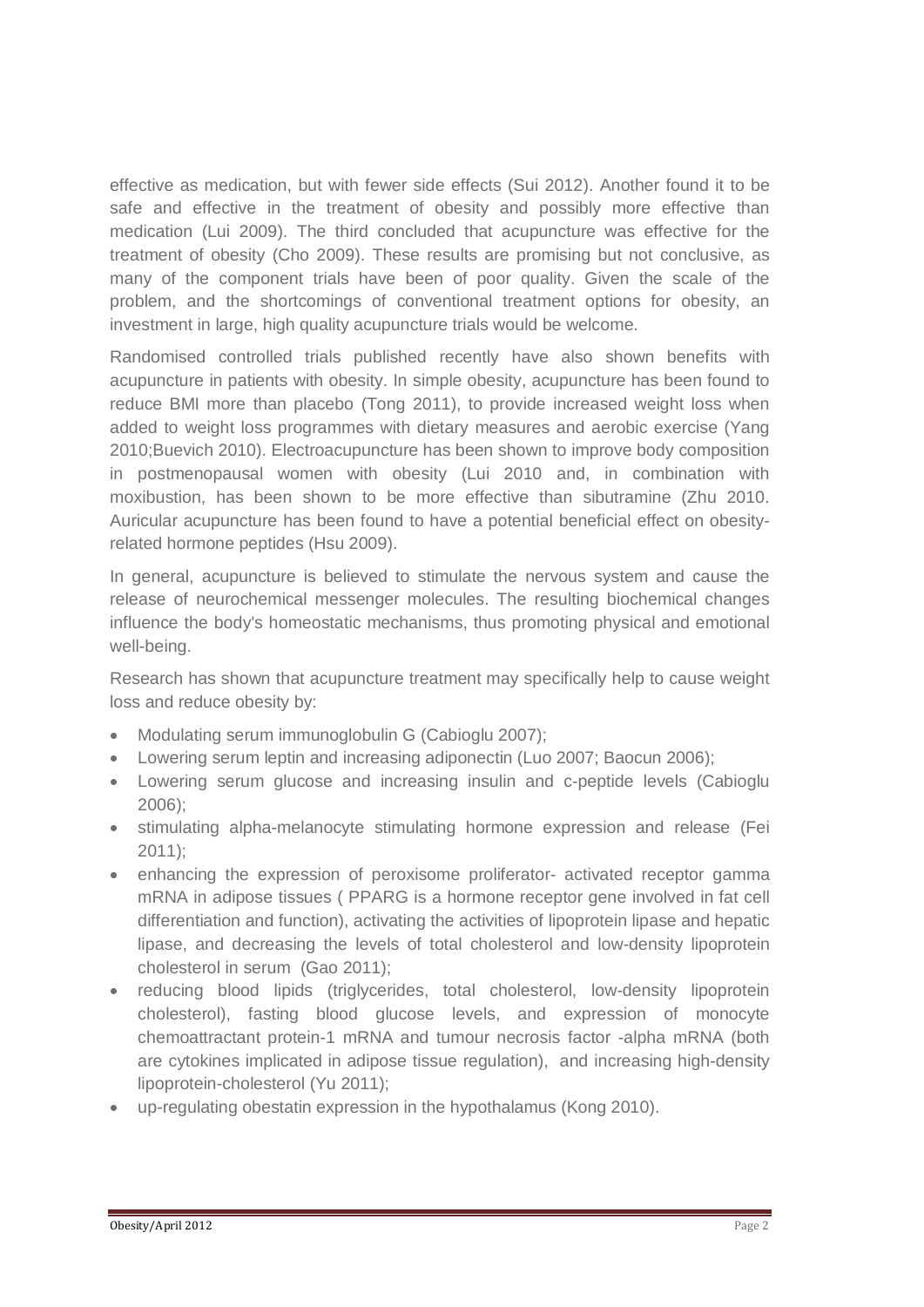## About the British Acupuncture Council

With over 3000 members, the British Acupuncture Council (BAcC) is the UK® largest professional body for traditional acupuncturists. Membership of the BAcC guarantees excellence in training, safe practice and professional conduct. To find a qualified traditional acupuncturist, contact the BAcC on 020 8735 0400 or visit [www.acupuncture.org.uk](http://www.acupuncture.org.uk/)

# ACUPUNCTURE AND OBESITY

## The evidence

| <b>Research</b>                                                                                                                                                                                   | <b>Conclusion</b>                                                                                                                                                                                                                                                                                                                                                                                                                                                                                                                                                                                                                                                                                                                                                                                                                                                                                                                                                                                                                                                                                                                                                                                                                                                                                                                          |
|---------------------------------------------------------------------------------------------------------------------------------------------------------------------------------------------------|--------------------------------------------------------------------------------------------------------------------------------------------------------------------------------------------------------------------------------------------------------------------------------------------------------------------------------------------------------------------------------------------------------------------------------------------------------------------------------------------------------------------------------------------------------------------------------------------------------------------------------------------------------------------------------------------------------------------------------------------------------------------------------------------------------------------------------------------------------------------------------------------------------------------------------------------------------------------------------------------------------------------------------------------------------------------------------------------------------------------------------------------------------------------------------------------------------------------------------------------------------------------------------------------------------------------------------------------|
| <b>Systematic reviews</b>                                                                                                                                                                         |                                                                                                                                                                                                                                                                                                                                                                                                                                                                                                                                                                                                                                                                                                                                                                                                                                                                                                                                                                                                                                                                                                                                                                                                                                                                                                                                            |
| Sui Y et al. A systematic review on use<br>of Chinese medicine and acupuncture<br>for treatment of obesity. Obes Rev<br>2012: doi: 10.1111/j.1467-<br>789X.2011.00979.x. [Epub ahead of<br>print] | A systematic review that looked at the effectiveness and safety<br>of traditional Chinese medicine including Chinese herbal<br>medicine (CHM) and acupuncture as an alternative established<br>therapy for obesity. A total of 44 trials on acupuncture treatment<br>were included. Efficacy was defined as body weight or body<br>mass index (BMI) reduction. Compared with placebo or lifestyle<br>modification, acupuncture exhibited a risk ratio (RR) of 2.14<br>(95% Cl 1.58 to 2.90) in favour of body weight reduction, with a<br>mean difference of 2.76 kg (95% CI 1.61 to 3.83) and a mean<br>difference in BMI reduction of 2.02 (95% CI 0.94 to 3.10.<br>Compared with the pharmacological treatments of sibutramine,<br>fenfluramine or orlistat, acupuncture was again superior, with a<br>body weight reduction RR of 1.14 (95% Cl 1.03 to 1.25) and<br>mean difference of 0.65kg (95% CI-0.61 to 1.91), and a BMI<br>reduction mean difference of 0.83 (95% CI 0.29 to 1.37). The<br>reviewers concluded that acupuncture was more effective than<br>placebo or lifestyle modification in reducing body weight, and<br>had a similar efficacy as conventional anti-obesity drugs but with<br>fewer reported adverse effects. However, the low quality of many<br>of the trials reduced the strength of these conclusions. |
| Lin XM et al. Systematic evaluation of<br>therapeutic effect of acupuncture for<br>treatment of simple obesity. Zhongguo<br>Zhen Jiu 2009; 29: 856-60.                                            | A systematic review that evaluated the therapeutic effect of<br>acupuncture for the treatment of simple obesity. Eight<br>randomised controlled trials involving a total of 1,017 patients<br>were included. Meta-analyses showed that there were significant<br>differences between acupuncture groups and western medicine<br>groups in the effective rate (combined RR1.11 (95% CI 1.05 to<br>1.18). There was a significant difference between acupuncture<br>and sibutramine in the body mass (combined weighted mean<br>difference (WMD) 1.94, 95%Cl 1.73 to 2.16) and BMI (combined<br>WMD 0.52, 95% CI 0.33 to 0.70). The reviewers concluded that,<br>for treating simple obesity, besides reasonable diet and exercise,                                                                                                                                                                                                                                                                                                                                                                                                                                                                                                                                                                                                          |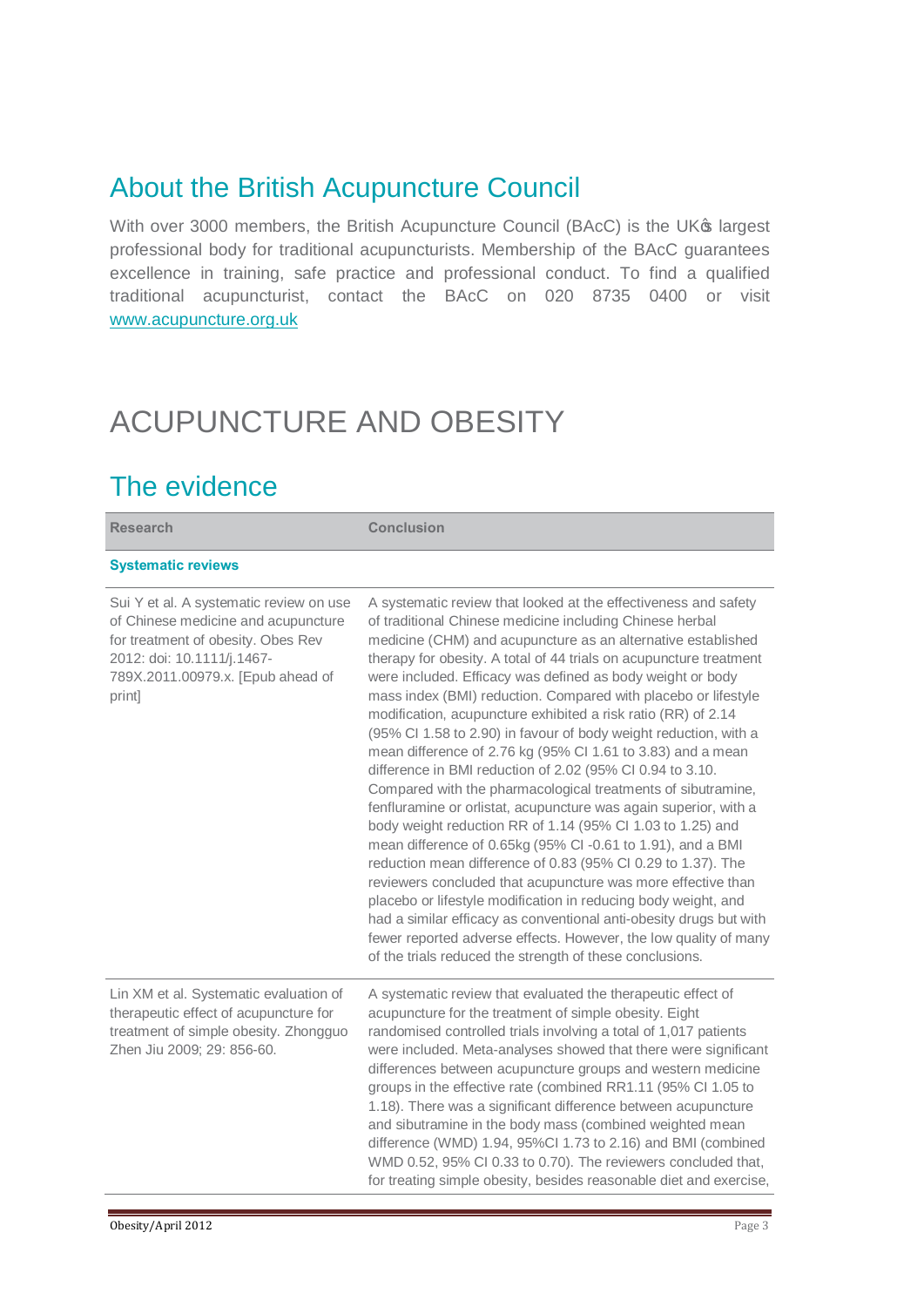|                                                                                                                                                                                                                                 | acupuncture is safe and effective, and may be more effective<br>than routine western medicine.                                                                                                                                                                                                                                                                                                                                                                                                                                                                                                                                                                                                                                                                                                                                                                                                                                                                                                                                                                                                                                                                                                                                         |
|---------------------------------------------------------------------------------------------------------------------------------------------------------------------------------------------------------------------------------|----------------------------------------------------------------------------------------------------------------------------------------------------------------------------------------------------------------------------------------------------------------------------------------------------------------------------------------------------------------------------------------------------------------------------------------------------------------------------------------------------------------------------------------------------------------------------------------------------------------------------------------------------------------------------------------------------------------------------------------------------------------------------------------------------------------------------------------------------------------------------------------------------------------------------------------------------------------------------------------------------------------------------------------------------------------------------------------------------------------------------------------------------------------------------------------------------------------------------------------|
| systematic review and meta-analysis.<br>34. Int J Obes (Lond). 2009; 33:183-96.<br>Epub 2009 Jan 13.                                                                                                                            | Cho SH et al. Acupuncture for obesity: a A systematic review that assessed the evidence for reduction of<br>body weight and evaluated adverse events of various types of<br>acupuncture. In all, data from 29 randomised controlled trials<br>involving a total of 3013 individual patients were pooled.<br>Compared to lifestyle measures, acupuncture was associated<br>with a significant reduction of average body weight of 1.72 kg<br>(95% Cl, 0.50 to 2.93) and an improvement in obesity (relative<br>risk=2.57; 95% Cl, 1.98 to 3.34). Compared to placebo or sham<br>treatments, acupuncture significantly reduced body weight by<br>1.56 kg (95% Cl 0.74 to 2.38). Acupuncture also showed more<br>improved outcomes for body weight (mean difference=1.90 kg;<br>95% Cl, 1.66 to 2.13), as well as for obesity (relative risk=1.13;<br>95% Cl 1.04 to 1.22), than conventional medication. Only four<br>RCTs reported acupuncture-related adverse events, which were<br>mostly minimal. The reviewers concluded that their results<br>suggest that acupuncture is an effective treatment for obesity.                                                                                                                      |
| <b>Randomised controlled trials</b>                                                                                                                                                                                             |                                                                                                                                                                                                                                                                                                                                                                                                                                                                                                                                                                                                                                                                                                                                                                                                                                                                                                                                                                                                                                                                                                                                                                                                                                        |
| Tong J et al. Clinical observation on<br>simple obesity treated by acupuncture.<br>Zhongguo Zhen Jiu 2011; 31: 697-701                                                                                                          | A single-blind randomised placebo-controlled trial that evaluated<br>the effectiveness and safety of acupuncture for simple obesity. A<br>total of 118 patients were randomised to acupuncture or<br>placebo, and an additional 30 healthy controls were included.<br>After treatment, the BMI in acupuncture group was lower than<br>that in placebo control group (p<0.01). Serum total cholesterol<br>and glucose after treatment were reduced significantly more in<br>acupuncture group (all p<0.01). Hunger sensation scores in the<br>acupuncture group were reduced more than in the placebo<br>group (p<0.05). The researchers concluded that BMI in patients<br>with simple obesity is reduced by acupuncture, as well as serum<br>total cholesterol and glucose.                                                                                                                                                                                                                                                                                                                                                                                                                                                            |
| Yang JJ et al. Effects of acupuncture<br>combined with dietary adjustments and<br>aerobic exercise on body weight, body<br>mass index and serum leptin level in<br>simple obesity patients. Zhen Ci Yan Jiu<br>2010; 35: 453-7. | A randomised controlled trial that looked at the effect of<br>acupuncture combined with dietary adjustments and aerobic<br>exercise on body weight, body mass index (BMI) and the serum<br>leptin content of 61 patients with simple obesity. Patients in the<br>control group were treated with dietary adjustments and aerobic<br>exercise every day (30 min/d), continuously for 51 days, and<br>those in the treatment group were treated with acupuncture plus<br>dietary adjustment and aerobic exercise every day. Compared<br>with pre-treatment, the body weight, BMI and serum leptin levels<br>in the control and treatment groups all decreased significantly<br>(p<0.01). Comparison between the two groups showed that body<br>weight, BMI and leptin were all significantly lower in the<br>treatment group than in the control group ( $p<0.05$ , $p<0.01$ ) at the<br>end of treatment, and that body weight and BMI were also lower<br>at earlier intermediate points The researchers concluded that<br>acupuncture combined with dietary adjustments and aerobic<br>exercise can reduce body weight, BMI and serum leptin levels<br>and does so more effectively that dietary adjustments plus<br>aerobic exercise. |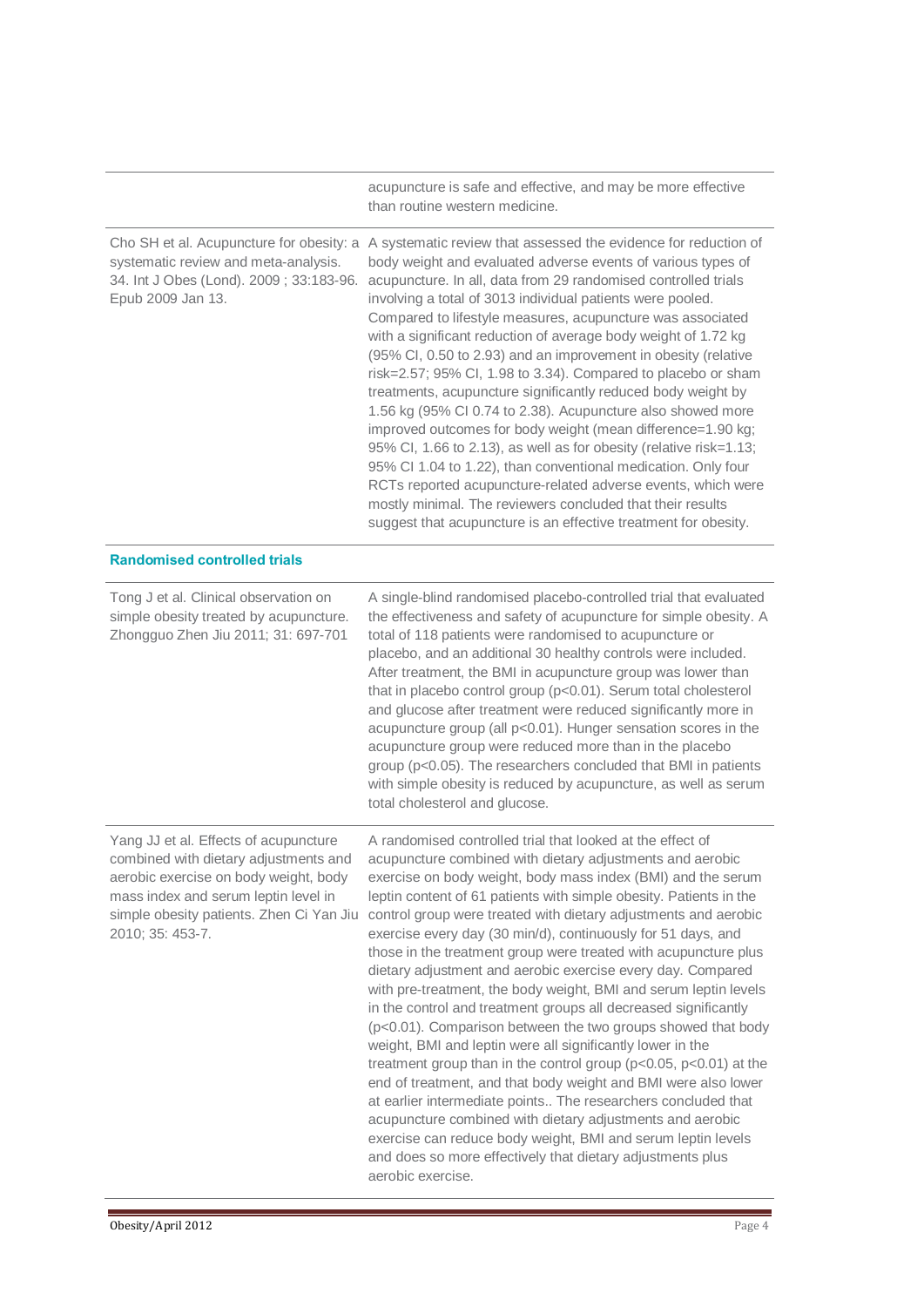| Lin CH et al. Electrical acupoint<br>stimulation changes body composition<br>and the meridian systems in<br>postmenopausal women with obesity.<br>Am J Chin Med 2010; 38: 683-94.                       | A randomised controlled trial that evaluated the effects of<br>electroacupuncture stimulation (vs. no treatment) on body<br>composition in 41 postmenopausal women with obesity. Body<br>composition (weight, waist and hip circumference, percentage of<br>body fat, and percentage of lean muscle mass) changed<br>considerably in the acupuncture group ( $p < 0.05$ ), but there were<br>no changes observed in the control group. The researchers<br>concluded that their findings suggest that electroacupuncture<br>stimulation could help to improve body composition in<br>postmenopausal women with obesity.                                                                                                                                                                                                                                                                                                                                                                  |
|---------------------------------------------------------------------------------------------------------------------------------------------------------------------------------------------------------|-----------------------------------------------------------------------------------------------------------------------------------------------------------------------------------------------------------------------------------------------------------------------------------------------------------------------------------------------------------------------------------------------------------------------------------------------------------------------------------------------------------------------------------------------------------------------------------------------------------------------------------------------------------------------------------------------------------------------------------------------------------------------------------------------------------------------------------------------------------------------------------------------------------------------------------------------------------------------------------------|
| Zhu Y et al. Clinical observation on<br>therapeutic effect of electric-heat needle<br>combined with acupoint sticking therapy<br>for treatment of simple obesity.<br>Zhongguo Zhen Jiu 2010; 30: 103-6. | A randomised controlled trial that assessed the clinical effect<br>differences between electroacupuncture plus moxibustion and<br>western medicine (sibutramine) for treatment of simple obesity in<br>121 patients. The total effective rate was 97.5% (78/80) in the<br>acupuncture treatment group and 70.7% (29/41) in the<br>sibutramine group, with a significant difference between the two<br>groups (p<0.05). The researchers concluded that<br>electroacupuncture plus moxibustion has a better therapeutic<br>effect on simple obesity sibutramine.                                                                                                                                                                                                                                                                                                                                                                                                                          |
| Buevich V et al. Acupuncture and<br>psychotherapy in the complex treatment<br>of obesity. Med Acupunct 2010; 22:<br>187-90.                                                                             | A randomised controlled trial that evaluated the efficiency of<br>acupuncture and psychotherapy in a comprehensive program for<br>weight loss in 105 adult overweight women with an average<br>body mass index (BMI) of 33.9. The control group were given a<br>dieticianos recommendations regarding diet and physical activity<br>and were under medical observation for 2 months. In addition,<br>70 women received acupuncture (10 sessions) and<br>psychotherapy (5 sessions). The weight loss in the<br>acupuncture/psychotherapy group was significantly higher than<br>in the control group (6.6kg vs. 2.4kg, p<0.001). The difference<br>between groups in average fat mass and total body water (as %<br>of body weight) was also significant (p<0.05) in favour of the<br>acupuncture group. BMI, fat mass, and total body water were not<br>significantly different. The researchers concluded that<br>acupuncture may increase the efficiency of a weight loss<br>program. |
| Hsu CH et al. The effect of auricular<br>acupuncture in obese women: a<br>randomized controlled trial. J Womens<br>Health 2009;18: 813-8.                                                               | A randomised controlled trial that examined the effects of<br>auricular acupuncture (vs. sham auricular acupuncture) in 45<br>obese women and looked at the relationship between the effect<br>of auricular acupuncture and obesity-related hormone peptides.<br>There was no statistical difference in reduction in body weight,<br>BMI or waist circumference between the two groups after<br>treatment. However, there was a significant increase in ghrelin<br>level and decrease in leptin level with realqauricular<br>acupuncture, while there were no significant changes in ghrelin<br>and leptin levels in the sham group. The researchers concluded<br>that auricular acupuncture may have potential benefit on obesity-<br>related hormone peptides.                                                                                                                                                                                                                        |
| Luo HL, Li RH. Effect of<br>electroacupuncture on leptin and<br>adiponectin in simple obesity patients.                                                                                                 | A randomised controlled trial that assessed the underlying<br>mechanism of electroacupuncture (EA) in 60 patients with simple<br>obesity. The patients were allocated to a control group, manual<br>acupuncture (MA) or EA, 20 in each. Serum leptin (Lep) and                                                                                                                                                                                                                                                                                                                                                                                                                                                                                                                                                                                                                                                                                                                          |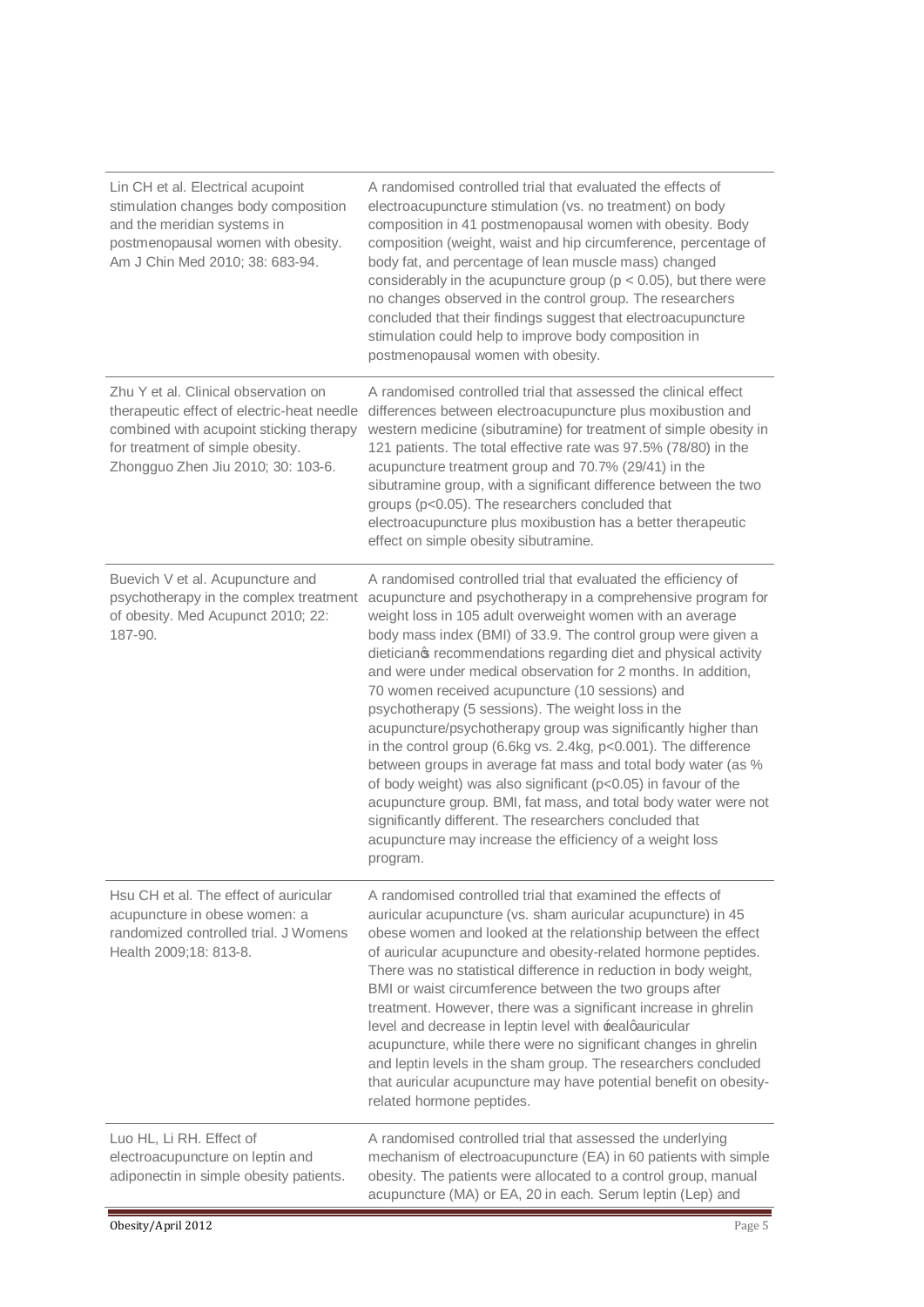| Zhen Ci Yan Jiu. 2007 Aug;32(4):264-7.                                                                                                                                | adiponectin (Adi) were measured. After treatment, none in the<br>control or MA groups, but 4 in the EA group, were £uredg 0, 10<br>and 14, respectively, had improved remarkablyg 1, 7 and 1,<br>respectively, had had an ±effective gresult; and 19, 3 and 1,<br>respectively, had failed. This translated to effective rates of<br>5.0%, 85.0% and 95.0%, respectively, and the therapeutic<br>effects of both MA and EA groups were significantly higher than<br>that of control group (p<0.01). After treatment, serum Lep levels<br>in both MA and EA groups decreased significantly, and serum<br>Adi contents of these two groups increased considerably<br>compared with their own basic values of pre-treatment (p<0.05,<br>0.01). No significant changes were found in Lep and Adi levels in<br>control group (p>0.05). The effects were significantly greater with<br>EA than with MA or in the control group (p<0.05). The<br>researchers concluded that both electroacupuncture and manual<br>acupuncture can effectively lower blood Lep content and raise<br>blood Adi in simple obesity patients, which may contribute to its<br>effect in reducing body weight. The effect of EA is significantly<br>superior to that of manual acupuncture in the treatment of simple<br>obesity. |
|-----------------------------------------------------------------------------------------------------------------------------------------------------------------------|-----------------------------------------------------------------------------------------------------------------------------------------------------------------------------------------------------------------------------------------------------------------------------------------------------------------------------------------------------------------------------------------------------------------------------------------------------------------------------------------------------------------------------------------------------------------------------------------------------------------------------------------------------------------------------------------------------------------------------------------------------------------------------------------------------------------------------------------------------------------------------------------------------------------------------------------------------------------------------------------------------------------------------------------------------------------------------------------------------------------------------------------------------------------------------------------------------------------------------------------------------------------------------------------------------|
| Baocun Y et al. Observation and<br>Mechanism Exploration of Acupuncture<br>on body Weight Reduction. Journal of<br>Traditional Chinese Medicine 2006; 26:<br>$250-3.$ | A randomised controlled trial that looked at the mechanism of<br>acupuncture for weight reduction. in 50 patients with obesity.<br>Patients were divided into an electroacupuncture plus auricular-<br>plaster therapy group and a conventional medicine (sibutramine)<br>group. Serum leptin levels were measured before and after<br>treatment, and the clinical therapeutic effect was evaluated. The<br>total effective rate was 92% in the acupuncture group and 84%<br>in the sibutramine group. Compared to pre-treatment, serum<br>leptin levels had significantly declined after treatment in both<br>group (p<0.01), and these changes were greater with<br>acupuncture than with sibutramine (p<0.05). The researchers<br>concluded that acupuncture treatment can effectively reduce the<br>serum levels of leptin in patients with obesity, which may be one<br>of the mechanisms for acupuncture to reduce weight.                                                                                                                                                                                                                                                                                                                                                                    |

#### **Nonrandomised controlled trials**

| Cabioglu MT et al. Serum IgG, IgA, IgM,<br>and IgE levels after electroacupuncture<br>and diet therapy in obese women. Am J<br>Chin Med. 2007; 35: 955-65. | A controlled trial that investigated the effect of acupuncture<br>therapy on 63 obese women's body weight and peripheral blood<br>levels of serum immunoglobulin G (IgG), immunoglobulin A<br>$(lg A)$ , immunoglobulin M $(lg M)$ , and immunoglobulin E $(lg E)$ . The<br>women were assigned into one of three groups: placebo<br>electroacupuncture; diet restriction; or ±ealqelectroacupuncture.<br>There was significantly more weight loss in those in the<br>electroacupuncture group compared to those in the diet<br>restriction and placebo electroacupuncture groups (p<0.001).<br>Modulations in serum $log (p<0.001)$ were apparent in women<br>treated with electroacupuncture compared with women in the<br>other groups, but no significant changes were seen in serum<br>IgA, IgM, and IgE levels in any of the groups. The researchers<br>concluded that their results suggest that electroacupuncture can |
|------------------------------------------------------------------------------------------------------------------------------------------------------------|--------------------------------------------------------------------------------------------------------------------------------------------------------------------------------------------------------------------------------------------------------------------------------------------------------------------------------------------------------------------------------------------------------------------------------------------------------------------------------------------------------------------------------------------------------------------------------------------------------------------------------------------------------------------------------------------------------------------------------------------------------------------------------------------------------------------------------------------------------------------------------------------------------------------------------|
|                                                                                                                                                            | be effectively used to treat obesity, and that it appears to                                                                                                                                                                                                                                                                                                                                                                                                                                                                                                                                                                                                                                                                                                                                                                                                                                                                   |
|                                                                                                                                                            | modulate the effects of serum IgG, which is associated with                                                                                                                                                                                                                                                                                                                                                                                                                                                                                                                                                                                                                                                                                                                                                                                                                                                                    |